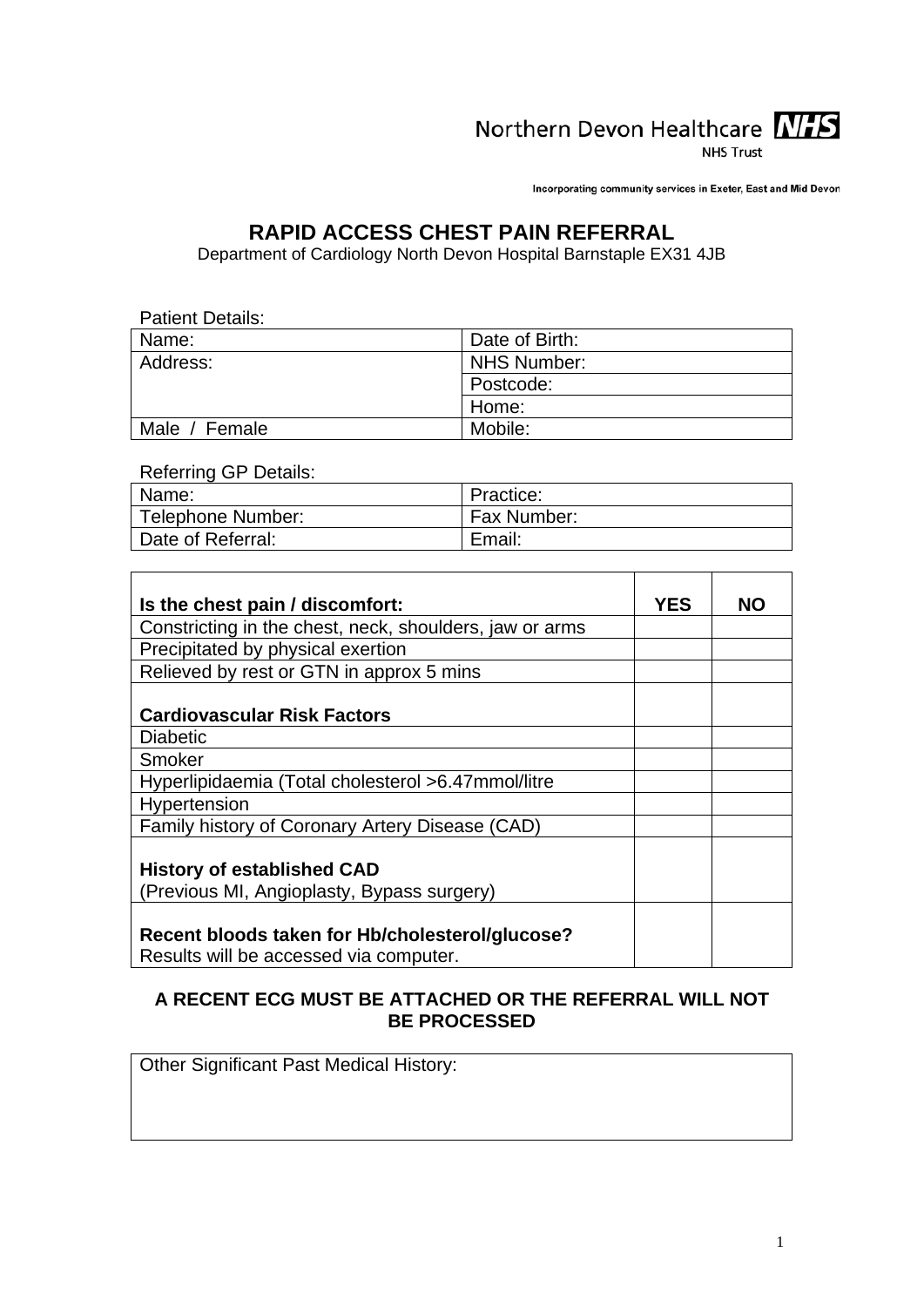# Northern Devon Healthcare NIS

**NHS Trust** 

Incorporating community services in Exeter, East and Mid Devon

## **RAPID ACCESS CHEST PAIN CLINIC**

Department of Cardiology North Devon Hospital Barnstaple EX31 4JB

## **Referral Criteria for Rapid Access Chest Pain Clinic (RACPC)**

The RACPC is designed to allow the rapid assessment of recent onset chest pain in people at risk of coronary heart disease. This will involve a clinical assessment and depending on the estimated likelihood of CAD the patient will be offered further diagnostic investigations.

Exclusions to referral to RACPC therefore are patients with:

- **Continuous or very prolonged cardiac pain at rest** (If possible unstable Angina/MI please admit as usual)
- **Pain unrelated to activity**
- **Pain brought on by breathing in**
- **Pain associated with symptoms such as dizziness, palpitations, tingling or difficulty swallowing**

Consider causes of chest pain other than angina (such as gastrointestinal or musculoskeletal pain).